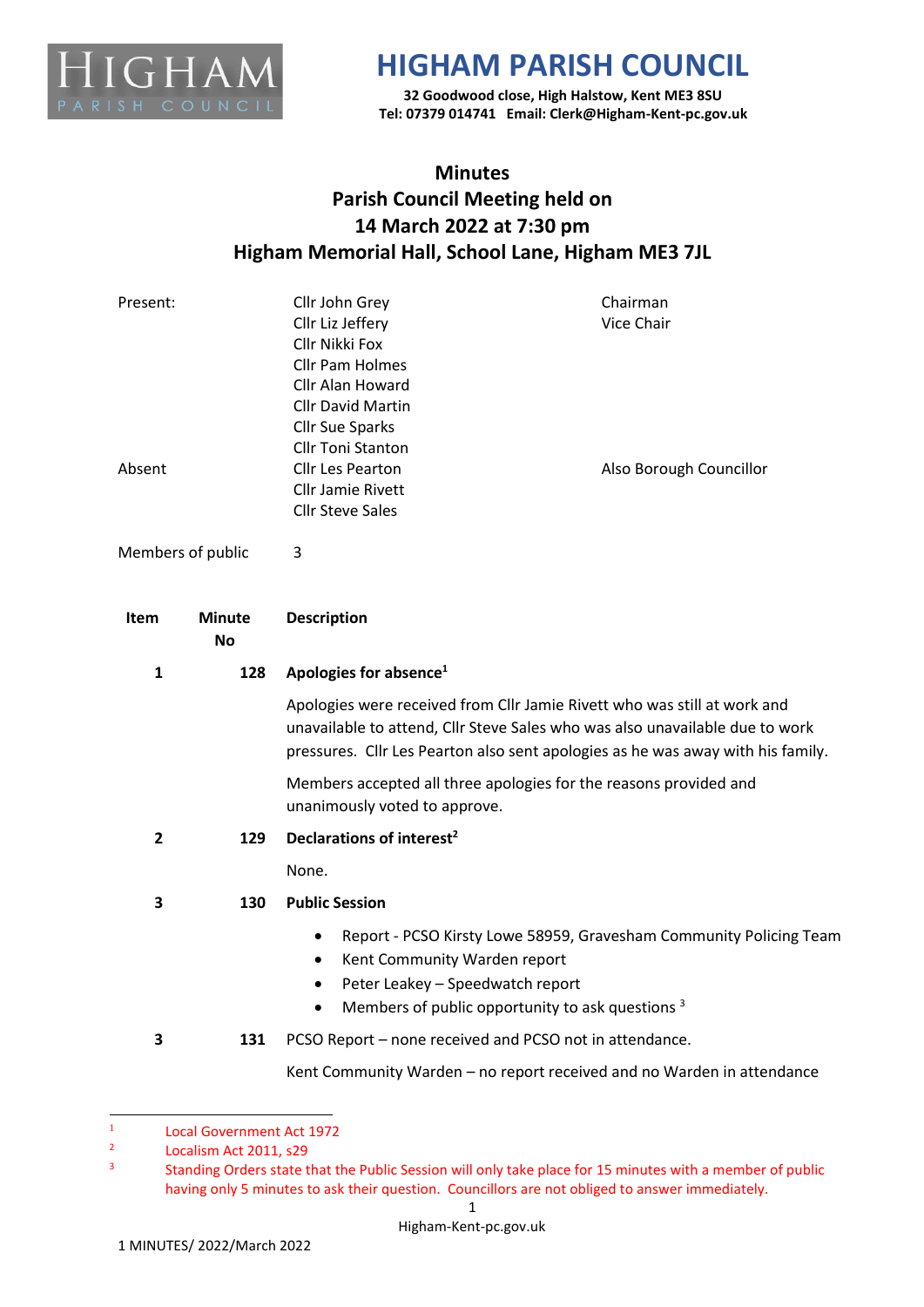

**32 Goodwood close, High Halstow, Kent ME3 8SU Tel: 07379 014741 Email: Clerk@Higham-Kent-pc.gov.uk**

| Item | <b>Minute</b> | <b>Description</b> |
|------|---------------|--------------------|
|      | N٥            |                    |

Speedwatch report provided by Peter Leakey attached as appendix.

Member of public rose to speak of fast-moving traffic on the Lower Rochester road on brow of hill. He confirmed that the bollards have been knocked down and where lorries are speeding they are eroding a lot of the bank. Cllr Howard confirmed that he would contact Highways at KCC and move the complaint forward.

There was a discussion on yellow lines that had been painted in Martins Close.

#### **4 132 Clerk's report (to bring Members up to date with current issues)**

Clerk asked whether there were any questions on her report.

Clerk confirmed that she had contacted Bryan Sweetland at KCC regarding the yellow lines that had been placed at Martins Close. Members suggested that she contact directly KCC on this.

Cllr Sparks asked the Clerk to update the report to include the wording A226 Gads Hill Lane with regards to the tree cutting issue.

Clerk spoke to confirm that the issue of historical paperwork for the Council was still ongoing. Cllr Grey to take this issue forward.

There was a discussion regarding what was required and this amounted to legal documents for the Hall, the waterworks plot which is part of the rec, the allotments and any other pieces of land that Higham Parish Council. Any originals are required to be in the possession of the Parish Council.

#### **5 133 To approve Minutes of the Parish Council meeting dated 14 February 2022**

Cllr Martin proposed to accept the minutes as a true record of the proceedings and Cllr Sparks seconded the motion. The vote was unanimous in favour.

- **6 134 Parish Councillors matters** (each member is asked for any issues)
	- **Borough Councillor matters** (Bor Cllrs update on any issues)
	- **KCC representative** (KCC update on any issues)

**Cllr Jeffery** pointed out that Higham Memorial hall will be looking into updating their website. The Trustees were asking the position on whether Higham Parish Council would place a Memorial Hall website link to the parish website. Clerk to confirm and place the link.

#### **Cllr Sparks**

• **Highways Improvement** Plan which has gone in to KCC. KCC have responded to say that they would like a discussion with the Working Group via zoom. Cllr Sparks to take forward with 2 or 3 members from Highways Committee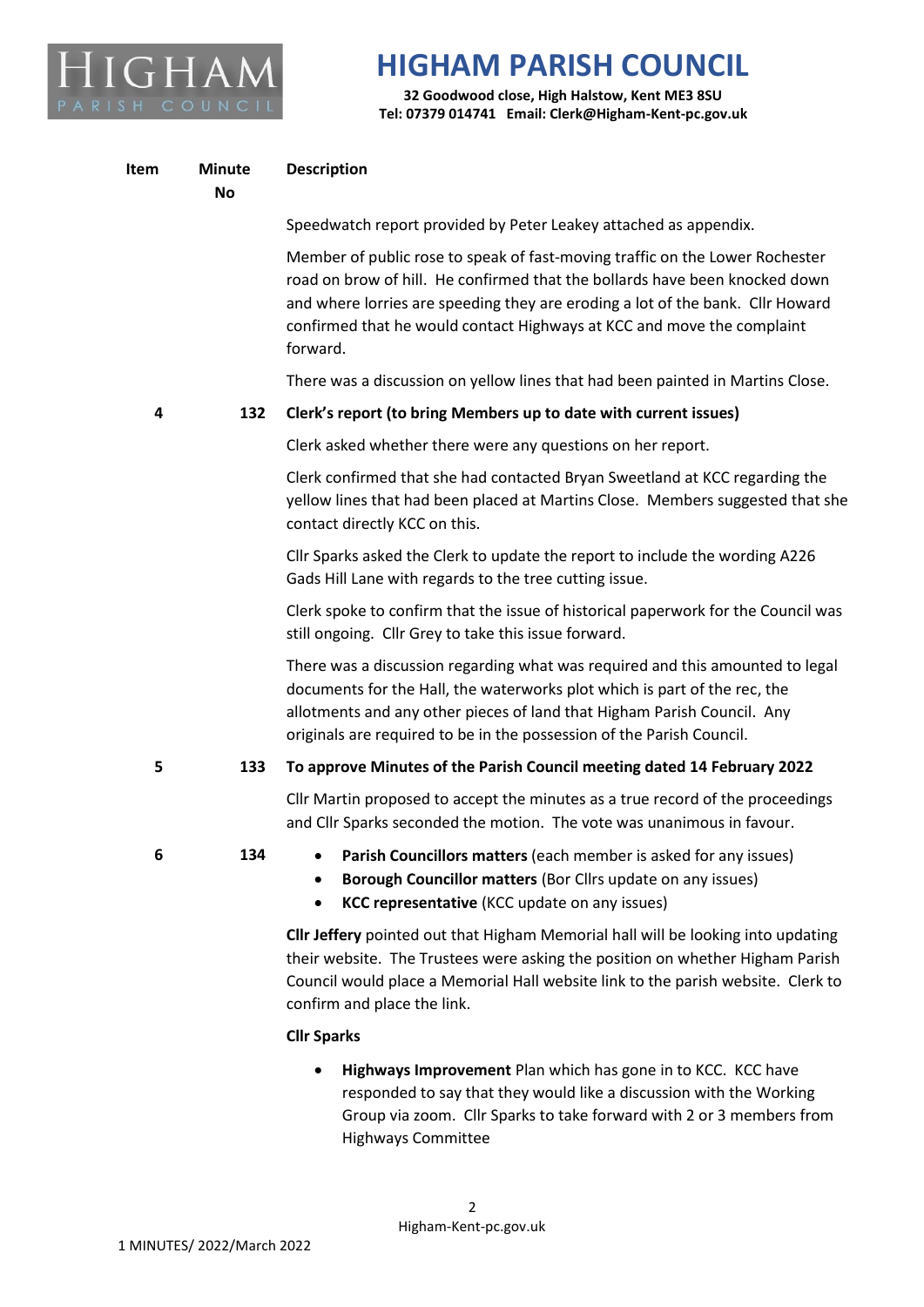

**32 Goodwood close, High Halstow, Kent ME3 8SU Tel: 07379 014741 Email: Clerk@Higham-Kent-pc.gov.uk**

| Item | <b>Minute</b> | <b>Description</b> |
|------|---------------|--------------------|
|      | Nο            |                    |

• **Fly tipping and anti-social behaviour and use of cameras.** Cllr Sparks circulated an email for a working group on this to look at the guidance on how to use them. There is some indication of cost.

- **Lorry watch** PCSOs are keen to meet to be brought up to speed on how this works in the Highways Group. They want more involvement. Date in April agreed.
- **Litter** had an approach by a Gravesham Borough Officer. Medway Council are interested in laising with Gravesham BC in order to do a combined litter pick. Medway to work up to the Wainscott bypass and for Higham to work up to Dillywood Lane in order for Higham to have a clear section of road. Dates and times for meeting up will be circulated by email.

**Cllr Howard** spoke to advise that he had received a letter from a resident who had complained about the traffic on the A226. On a Friday or Saturday evening motorists are using these main roads as a race track. This also happens on Medway City Estate at different days and times and Blue Water.

The Police had placed a Public Spaces Protection Order in a specific area in order to stop this practice. Cllr Howard to circulate the original email to other members.

Clerk to answer the resident and forward the correspondence to the PCSO to ensure this issue is dealt with.

**Cllr Martin** discussed the position of insurance for the sports ground.

He also spoke about the meeting he attended on the Local Plan – details of which are available online at Gravesham BC website. The water supply and sewage systems need upgrading but this cannot be afforded without new housing to pay for the upgrade. Its easier to build on green field sites than brown field.

**Cllr Fox** provided an updated on the allotments. Work has been done and almost finished.

She also asked how the telephone number should be inserted on to the CCTV information plaque on the Memorial Hall. Clerk confirmed that she could write in permanent marker the mobile number of the Parish Council. Cllr Grey confirmed that he would contact the Chairman of the Memorial hall to ask what number they wanted on their information plaque.

**Cllr Stanton** confirmed that she had been collating a number of complaints regarding the GP Surgery. Many residents have been unable to obtain appointments and the overall feeling in the village was of disappointment. Cllr Martin explained that he had attended the meeting that a resident had organised. The Patient Liaison Group confirmed that each resident needs to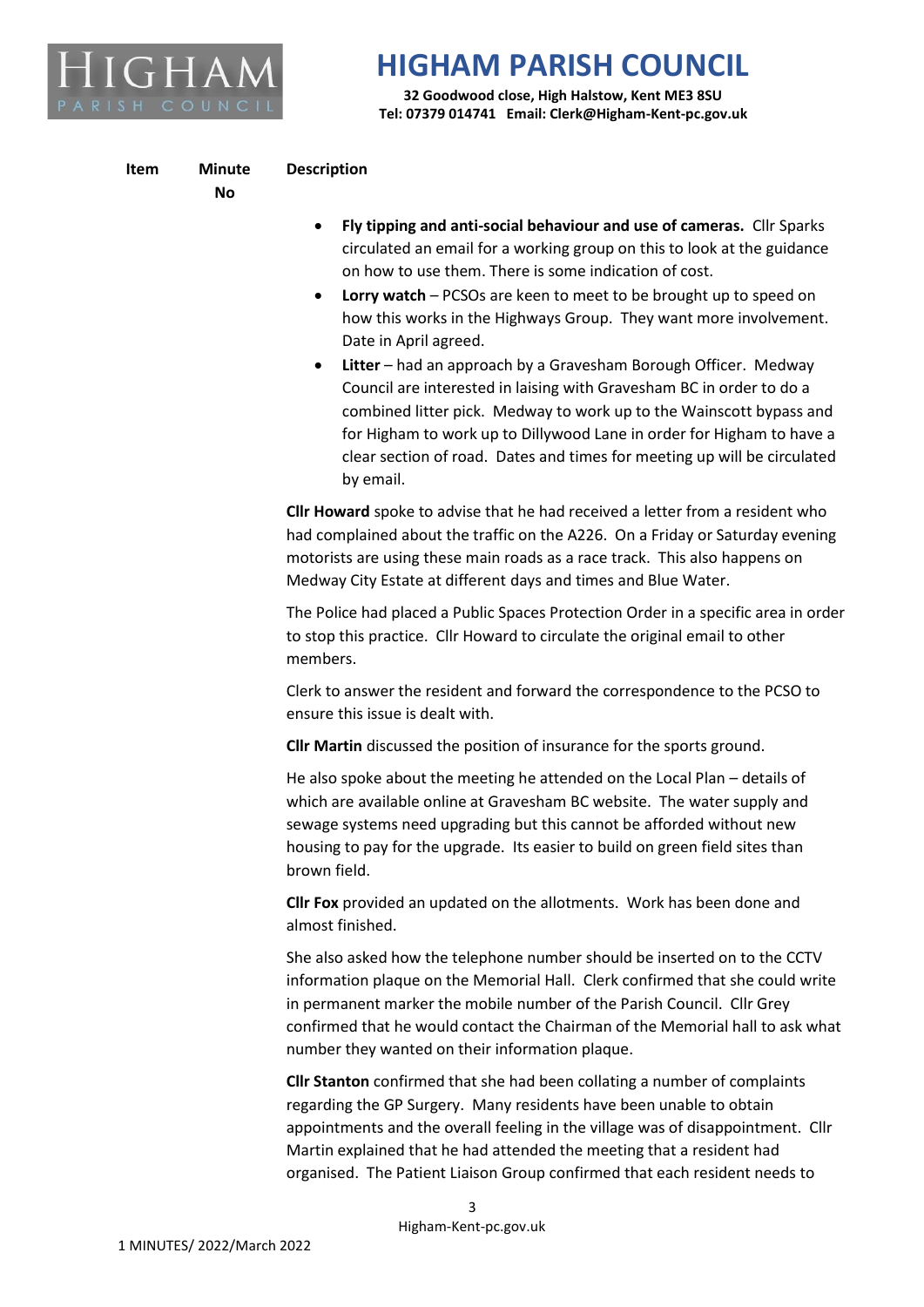

**32 Goodwood close, High Halstow, Kent ME3 8SU Tel: 07379 014741 Email: Clerk@Higham-Kent-pc.gov.uk**

#### **Item Minute No Description**

write in to the practice every time they have an issue. The practice have a legal obligation to reply to residents within 3 working days. If they do not or if you are not satisfied with the response then a complaint can be made to the CQC (Care Quality Commission) and when the CQC start to get complaints they then start taking notice.

**Cllr Grey** spoke at his dismay of the mess at Dickens Court, School Lane that had been caused by several vehicles parking on the grass verge. There was a discussion on whether there could be bollards placed there. **Bor Cllr Craske** confirmed that he would take this issue forward and put pressure on the appropriate person. He requested that Cllr Grey forward all the relevant information on this to him.

**Cllr Jeffery** confirmed that Parish Assembly arrangements were on schedule. Cllr Sparks confirmed that Friends of St Mary would offer glasses for the event.

Budget allocation had been £500 but these costs may overrun.

### **Borough Councillor matters**

### **REPORT FROM Bor Cllr LESLIE PEARTON who was unable to attend the meeting.**

- 1. I had a further meeting with two members of GBC regarding additional Litter Bins in Higham. We walked about the village and they agreed to place three additional bins; a slimline one outside the Post Office, one outside Acme Wines (no room outside Meadows) and to move the one by the Sports Courts to the steps by the school and replace with a double one by the Courts.
- 2. I pointed out the parking of the GBC vans at Dickens Court and they spoke with the Contractors
- 3. They also spoke about the Bus Stop Graffiti and confirmed that this had been dealt with.

*Cllr Jeffery commented on this point that the graffiti had not as yet been removed.*

- 4. Three Crutches Play Area is still being monitored by the Enforcement **Officer**
- 5. Three Crutches patrons illegal exiting off the grass verge has been passed to Tom Williams of KCC and I am chasing him on his findings to resolve this.
- 6. I have arranged for extra patrols regarding parking outside Higham Primary School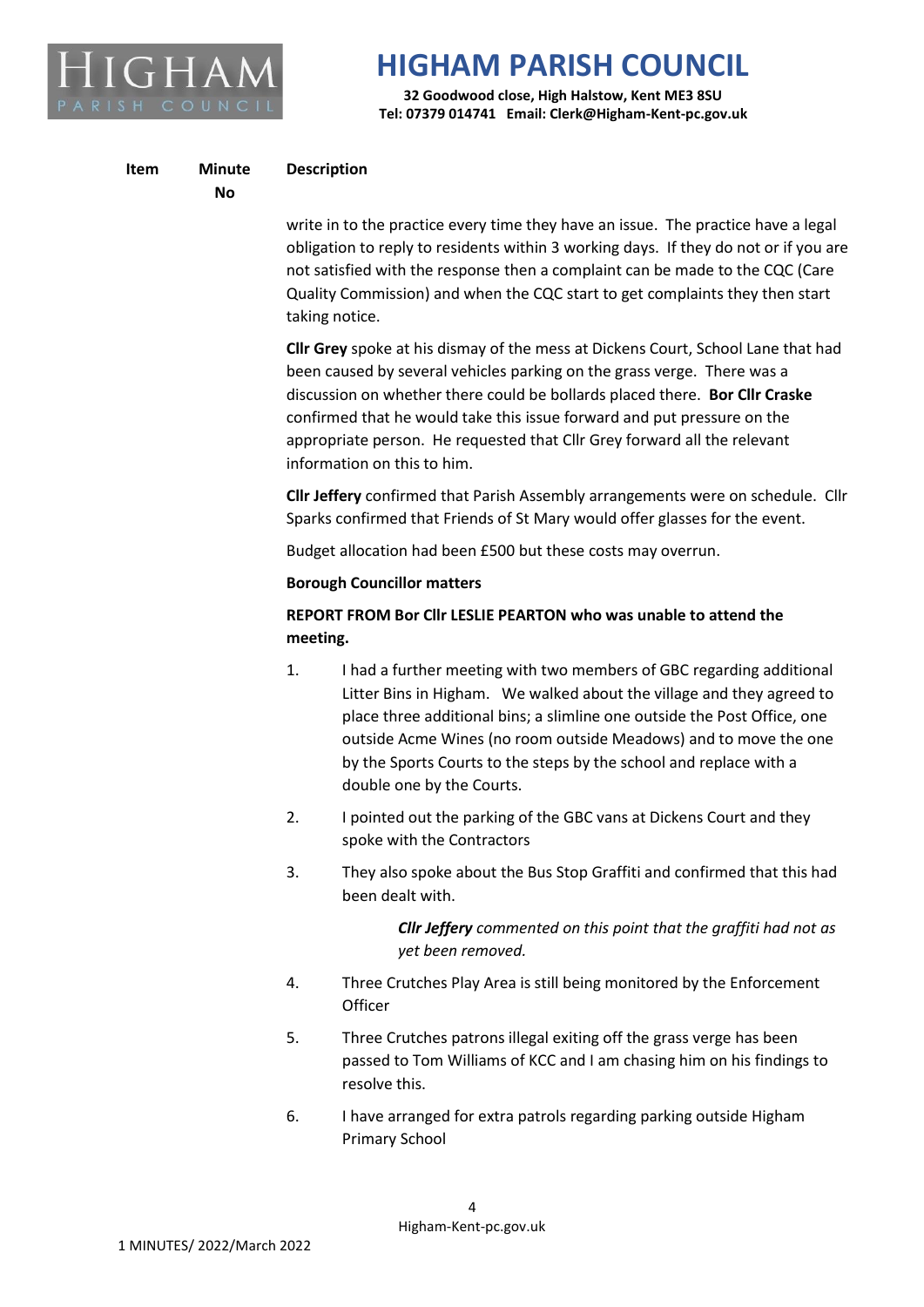

**32 Goodwood close, High Halstow, Kent ME3 8SU Tel: 07379 014741 Email: Clerk@Higham-Kent-pc.gov.uk**

| Item | <b>Minute</b><br><b>No</b> | <b>Description</b> |                                                                                                                                                                                                                                                                                                                                                                                                                                                                                                  |  |
|------|----------------------------|--------------------|--------------------------------------------------------------------------------------------------------------------------------------------------------------------------------------------------------------------------------------------------------------------------------------------------------------------------------------------------------------------------------------------------------------------------------------------------------------------------------------------------|--|
|      |                            | 7.                 | I have contacted KCC to enquire on the installation of the yellow lines in<br>the Martins Close area.                                                                                                                                                                                                                                                                                                                                                                                            |  |
|      |                            | 8.                 | I have spoken with the farmer and he has given permission for the field<br>at the Chalk Pit to be used for additional parking for the Jubilee<br>Celebrations providing adequate monitoring is given.                                                                                                                                                                                                                                                                                            |  |
|      |                            | 9.                 | GBC arranged for a presentation at the Higham Village Club to the<br>residents around the Merston Court area to understand the<br>implementation of the Heat Pumps. Despite a lot of fuss being kicked up<br>in the Club previously by many (and slanderous accusations on Facebook<br>that I was receiving a back hander on this!!) only two residents attended<br>along with two outside the village who were interested in the project;<br>none of whom were those who previously complained. |  |
|      |                            | 10.                | I met with Ian Rolfe, of the Higham Station Passenger Group, regarding<br>the Thameslink timetable 'temporary' cuts and this is being monitored<br>to prevent it being permanent.                                                                                                                                                                                                                                                                                                                |  |
|      |                            | 11.                | There are no other GBC matters I am dealing with since the last meeting<br>that affect Higham.                                                                                                                                                                                                                                                                                                                                                                                                   |  |
|      |                            |                    | Bor Cllr Craske spoke to confirm that he had had issues with his iPad and had<br>not been receiving emails. Gravesham BC had now reprogrammed all iPads and<br>had solved the issue. Cllr Craske asked that when emailing that everyone copy in<br>his private address to ensure that he received all emails.                                                                                                                                                                                    |  |
|      |                            |                    | He also spoke of his attendance, along with Cllr Grey and Cllr Jeffery at the<br>Commonwealth Day celebrations.                                                                                                                                                                                                                                                                                                                                                                                  |  |
|      |                            | them.              | Boundary Commission had been quiet and no news had been received from                                                                                                                                                                                                                                                                                                                                                                                                                            |  |
|      |                            |                    | Merston Court $-$ a meeting had been held with the residents to provide an<br>update on what would be done with the heating system. Over 150 letters went<br>out to residents and only 4 people attended and 2 of those didn't reside in<br>Merston Court. Drilling of the bore holes will start on 28 March 2022 and will<br>take around 6 weeks, processing one at a time. The new heating system will<br>make a tremendous difference to the cost of the heating to both residents and        |  |

There will be signage with contact numbers for residents who have any issues with the procedures.

A new Leisure Centre is to be built on the same site as the present one at a cost of £7.5m. Work will commence to build the new Leisure Centre on the car park of the present site and once works are completed the old site will become the car park. It has an expected completion date of 2024 but this appears ambitious.

GBC.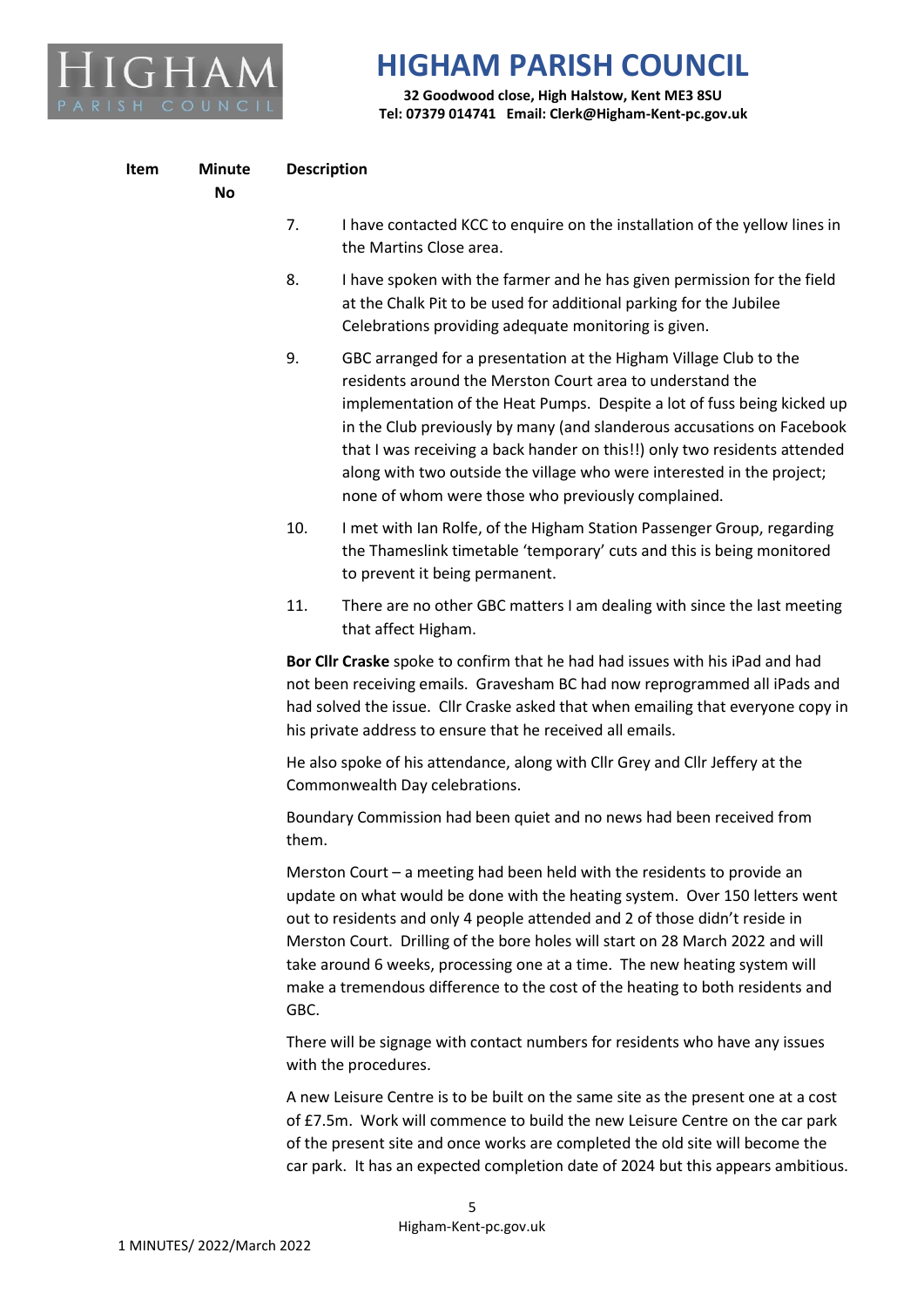

**32 Goodwood close, High Halstow, Kent ME3 8SU Tel: 07379 014741 Email: Clerk@Higham-Kent-pc.gov.uk**

#### **Item Minute Description**

**No**

St Georges Day parade will go ahead again now that COVID restrictions have been lifted. This year's parade will be on Friday 22 April.

**Cllr Craske** then spoke on the subject of Council tax. Although the (approx.) figure of £2,000 is charged, only a small part of this goes to Gravesham Borough Council. GBC did increase the charges this year, which equates to an increase of (approx.) £4.98 but this only equates to around 10p per week on average. Cllr Craske quoted the following approximate figures:

| KCC               | £1461 |
|-------------------|-------|
| Fire & Rescue     | £82   |
| Police            | f228  |
| Gravesham BC £217 |       |

**Cllr Jeffery** pointed out that all properties will receive a rebate of £150 almost immediately if paid by Direct Debit. The rebate in October will be £200 which relates to gas and electricity but that will be a loan which will be paid back by around £40 a year.

**Cllr Grey** confirmed that Cllr Bryan Sweetland is not attending Parish Council meetings but will be attending the Higham April Parish Assembly.

#### **7 135 Finance**

• To consider the Parish Council funds and approve payments made on behalf of the Council

Members considered the payments Cllr Sparks proposed to accept the payments made and Cllr Holmes seconded the motion.

#### **The vote was unanimous in acceptance.**

• Proposal to purchase new Noticeboard

The Noticeboard located at the Three Crutches but had now fallen into complete disrepair. There was a discussion of where a new noticeboard should be placed. It was proposed that a new noticeboard would be best placed by the bench that is already insitu.

There was a discussion on the purchase of a Noticeboard, the Clerk having circulated a quotation.

**Cllr Howard** proposed that the Noticeboard be purchased and Cllr Holmes seconded he motion.

**The vote was unanimous in favour to purchase a landscape aluminium noticeboard sprayed in green.**

**Cllr Sparks** confirmed that she would liaise with KCC with regards to where the noticeboard should be placed. The previous noticeboard was in a precarious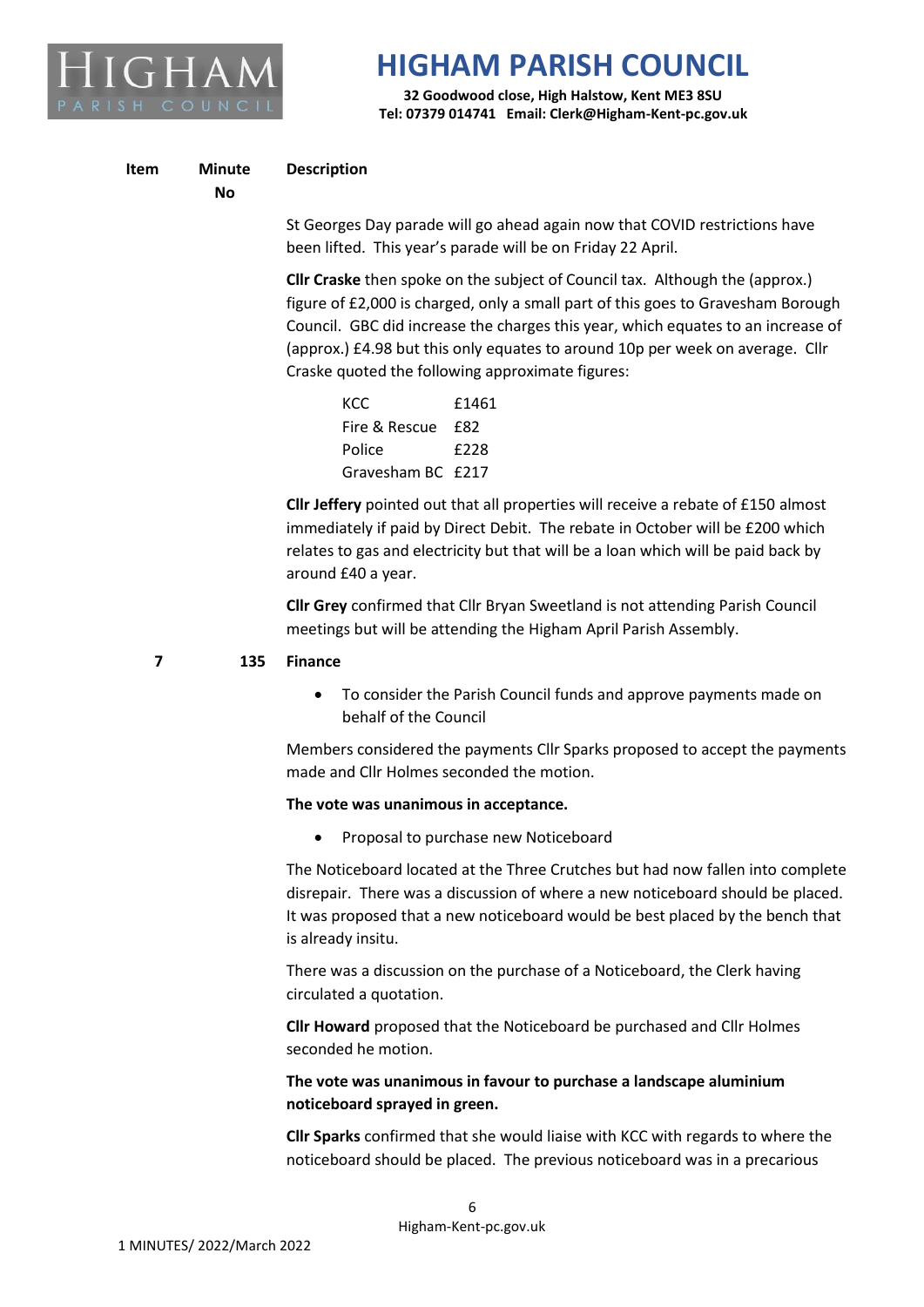

**32 Goodwood close, High Halstow, Kent ME3 8SU Tel: 07379 014741 Email: Clerk@Higham-Kent-pc.gov.uk**

| Item | <b>Minute</b><br><b>No</b> | <b>Description</b>                                                                                                                                                                                                                                                                                                                                                                                                                                                                  |
|------|----------------------------|-------------------------------------------------------------------------------------------------------------------------------------------------------------------------------------------------------------------------------------------------------------------------------------------------------------------------------------------------------------------------------------------------------------------------------------------------------------------------------------|
|      |                            | position and members felt that it would be safer to request KCC for it to be<br>placed next to the bench already there.                                                                                                                                                                                                                                                                                                                                                             |
| 8    | 136                        | KALC - update from meeting                                                                                                                                                                                                                                                                                                                                                                                                                                                          |
|      |                            | Cllr Grey confirmed that they discussed the rubbish on A226 and other parishes<br>Neighbourhood watch schemes.                                                                                                                                                                                                                                                                                                                                                                      |
|      |                            | Other councils are wearing Parish Council lanyards when carrying out litter<br>picking. Something that Higham Parish Council might consider.                                                                                                                                                                                                                                                                                                                                        |
|      |                            | The issue of Ellie Middleton PCSO had left was discussed.                                                                                                                                                                                                                                                                                                                                                                                                                           |
|      |                            | Some Councils have a pop up café or marquee in pub grounds where you can<br>have tea and coffee. Cllr Jeffery confirmed that PCSO used to do that.                                                                                                                                                                                                                                                                                                                                  |
|      |                            | Cllr Howard raised in the meeting the fact that housing development was going<br>on right up the Higham Border. Cllr Pearton was taking this issue forward in any<br>event.                                                                                                                                                                                                                                                                                                         |
| 9    | 137                        | <b>Cllr Martin</b><br><b>Higham Memorial Hall Lease</b>                                                                                                                                                                                                                                                                                                                                                                                                                             |
|      |                            | Cllr Martin confirmed that he had contacted the Chairman of the Memorial Hall<br>regarding the fact that a part of the car park (the small patch of grass) might be<br>needed for Parish Council use and this needed to included in the negotiations for<br>the new lease. Cllr Martin was waiting for final response from Chairman of the<br>hall having had several conversations on the subject.                                                                                 |
|      |                            | There was a discussion on why there is not a representative from the Parish<br>Council at the Memorial Hall meetings.                                                                                                                                                                                                                                                                                                                                                               |
|      |                            | Cllr Grey put forward that when processing the Annual Council meeting Agenda<br>that a Representative from the Parish Council for the Memorial Hall will be<br>considered and proposed                                                                                                                                                                                                                                                                                              |
| 10   | 138                        | <b>Higham Preschool</b><br><b>Clerk</b>                                                                                                                                                                                                                                                                                                                                                                                                                                             |
|      |                            | Clerk confirmed that she had invoiced the pre-school and awaiting payment.                                                                                                                                                                                                                                                                                                                                                                                                          |
| 11   | 139                        | <b>Cllr Fox</b><br><b>Sports Courts</b>                                                                                                                                                                                                                                                                                                                                                                                                                                             |
|      |                            | Insurance was discussed. All surfaced areas are insured and paid by the Parish<br>Council. Cllr Holmes confirmed that the Sports Courts Association is run by a<br>group of volunteers. Cllr Martin proposed that the Sports Association should<br>have members of the Parish Council in a working group ie Cllr Fox and Cllr<br>Holmes. The working group would be part of a quarterly meeting where finance,<br>fencing, lighting and equipment would be discussed and confirmed. |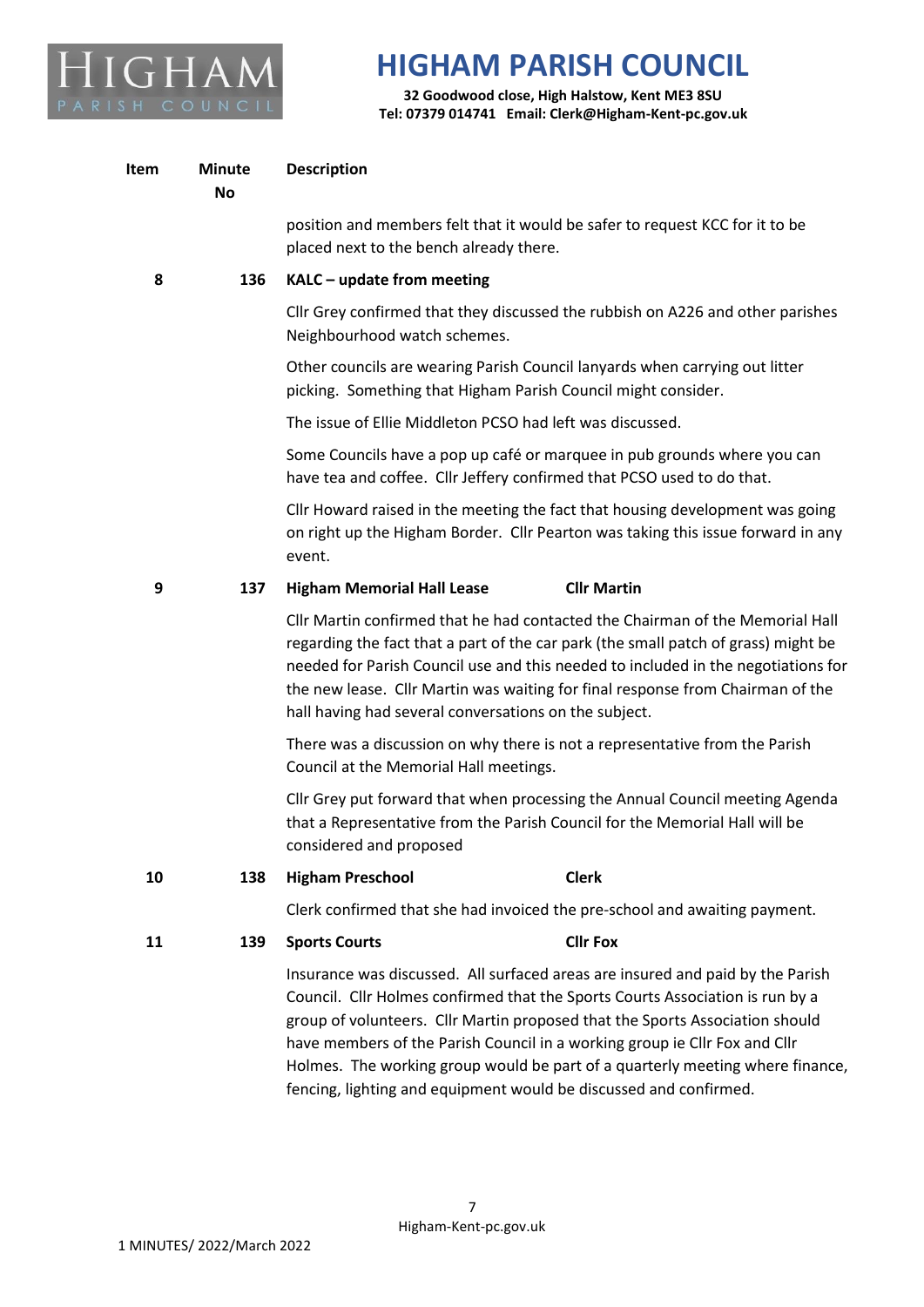

**32 Goodwood close, High Halstow, Kent ME3 8SU Tel: 07379 014741 Email: Clerk@Higham-Kent-pc.gov.uk**

| Item | <b>Minute</b><br><b>No</b> | <b>Description</b>                                                                                                                                                                                                                                                                                                                                                                                                                                                       |
|------|----------------------------|--------------------------------------------------------------------------------------------------------------------------------------------------------------------------------------------------------------------------------------------------------------------------------------------------------------------------------------------------------------------------------------------------------------------------------------------------------------------------|
| 12   | 140                        | <b>Streeting Lighting</b><br><b>Cllr Martin</b>                                                                                                                                                                                                                                                                                                                                                                                                                          |
|      |                            | Cllr Martin confirmed that the street lighting should be insured for at least<br>£180,000 - £200,000.                                                                                                                                                                                                                                                                                                                                                                    |
|      |                            | The Parish Council have accepted the quotation from Ken Bonner who has now<br>been informed that he has been successful in winning the contract for the street<br>lighting.                                                                                                                                                                                                                                                                                              |
|      |                            | The Parish will need to go out to EDF or Scottish power for competitive rates.                                                                                                                                                                                                                                                                                                                                                                                           |
| 13   | 141                        | <b>Lower Thames Crossing update</b><br><b>Cllrs, Grey, Martin, Pearton and Sparks</b>                                                                                                                                                                                                                                                                                                                                                                                    |
|      |                            | Cllr Sparks had attended a meeting. Not a great improvement on changes to the<br>plans for the south side.                                                                                                                                                                                                                                                                                                                                                               |
|      |                            | Cllr Martin confirmed that there had been changes on the north side of the<br>river.                                                                                                                                                                                                                                                                                                                                                                                     |
|      |                            | On the south side of the river there were to be no hard shoulders "because is<br>not a motorway" (quote from LTC) and there are only two straight through lanes<br>from Nells Café to go on to the M2 down to Medway bridge. Cllr Martin spoke<br>to explain to LTC that they had a one-off chance to get this right. No emergency<br>services would be able to get through. No extra lane could be added after. Cllr<br>Martin asked them to reconsider their position. |
| 14   | 142                        | <b>Defibrillator</b>                                                                                                                                                                                                                                                                                                                                                                                                                                                     |
|      |                            | Looked at possible sites for defibrillator. Looking at other options.                                                                                                                                                                                                                                                                                                                                                                                                    |
|      |                            | Phone box at A226 – concerned at traffic and speed there<br>$\bullet$<br>Garage at the top of Villa Road - concerned about traffic and traffic<br>$\bullet$<br>lights<br><b>Hollytree Garage</b><br>Indian takeaway - parking an issue                                                                                                                                                                                                                                   |
|      |                            | Malcolm's bench – not many people living that way<br>٠                                                                                                                                                                                                                                                                                                                                                                                                                   |
|      |                            | Bodyworks - in the layby<br>Options are to go for a solar powered cabinet which would provide more options<br>to place. These are in the region of £1,000.                                                                                                                                                                                                                                                                                                               |
|      |                            | Clerk suggested applying for a grant from either the National Lottery or British<br>Heart Foundation. Cllr Sparks confirmed that the Parish would need to apply for<br>a minimum of £5,000 to cover all costs.                                                                                                                                                                                                                                                           |
|      |                            | It was agreed that Clerk would investigate and apply for grant funding.                                                                                                                                                                                                                                                                                                                                                                                                  |
| 15   | 143                        | <b>Newsletter</b>                                                                                                                                                                                                                                                                                                                                                                                                                                                        |
|      |                            | Up to date position on articles<br>To resolve (vote) on budget if appropriate                                                                                                                                                                                                                                                                                                                                                                                            |
|      |                            |                                                                                                                                                                                                                                                                                                                                                                                                                                                                          |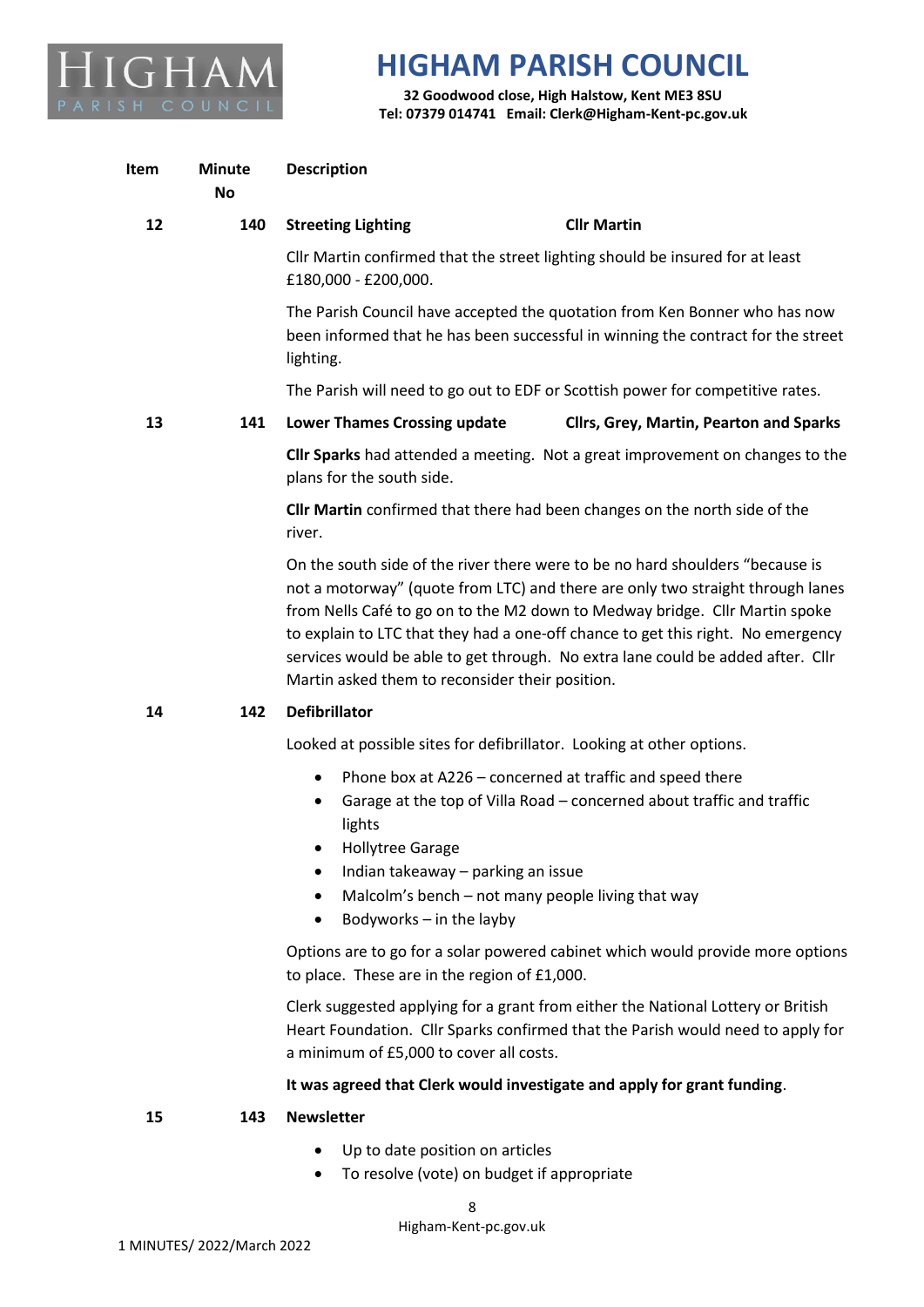

**32 Goodwood close, High Halstow, Kent ME3 8SU Tel: 07379 014741 Email: Clerk@Higham-Kent-pc.gov.uk**

|     | On schedule for printing. A meeting had been scheduled to finalise<br>arrangements.                                                                                     |                                                                                                                                                                                                                                                    |
|-----|-------------------------------------------------------------------------------------------------------------------------------------------------------------------------|----------------------------------------------------------------------------------------------------------------------------------------------------------------------------------------------------------------------------------------------------|
| 144 | <b>Tree works and Recreation Ground</b>                                                                                                                                 | <b>Cllr Rivett</b>                                                                                                                                                                                                                                 |
|     | No report.                                                                                                                                                              |                                                                                                                                                                                                                                                    |
| 145 | The Queen's Platinum Jubilee                                                                                                                                            | <b>Cllr Jeffery and Cllr Stanton</b>                                                                                                                                                                                                               |
|     | had been scheduled for April.                                                                                                                                           | <b>Cllr Jeffery</b> reported that arrangements had been going well. Another meeting                                                                                                                                                                |
|     | On the Thursday morning a coffee and cake event is being considered as a<br>Mayor if the event is confirmed.                                                            | partnership with the Parish Council and The Gardeners. This could launch off the<br>Jubilee Celebrations with the possibility of inviting the Mayor. Liz to invite the                                                                             |
|     | 70 years of the Queens reign.                                                                                                                                           | The history group are organising a display of village photographs from across the                                                                                                                                                                  |
|     | can make bunting or book in a box for display in the Library and local shops.                                                                                           | A competition is being organised in partnership with Higham School - children<br>Entries will be judged in 2 age groups. A prize in each category and age group<br>prize is proposed and a chocolate bar for every pupil entering the competition. |
|     | Cllr Grey proposed that the Parish Council provide the prizes for the school<br>competition and members agreed.                                                         |                                                                                                                                                                                                                                                    |
|     | Queen - an event on the Saturday and will be ringing themselves on the<br>Thursday between 19.52 hours and 20.22 hours.                                                 | The Bell ringers are proposing an opportunity for people to ring a bell for the                                                                                                                                                                    |
| 146 | <b>Annual Chairman's Award</b>                                                                                                                                          | <b>Cllr Liz Jeffery</b>                                                                                                                                                                                                                            |
|     |                                                                                                                                                                         | Higham Parish Council Chairman's Community Award will be presented annually.                                                                                                                                                                       |
|     | This is the Parish Council's opportunity to celebrate and recognise the<br>voluntary capacity.                                                                          | contribution that people living and working in Higham for the community on a                                                                                                                                                                       |
|     | Details will be posted on the Parish website.                                                                                                                           |                                                                                                                                                                                                                                                    |
| 147 | <b>Climate change</b>                                                                                                                                                   | <b>Cllr Howard</b>                                                                                                                                                                                                                                 |
|     | Cllr confirmed that he is gathering information from the Clerk as to what it<br>required in the report. Cllr Howard to send a list to Clerk of information<br>required. |                                                                                                                                                                                                                                                    |
| 148 | <b>Confirmation of next meeting</b>                                                                                                                                     |                                                                                                                                                                                                                                                    |
|     | Parish Assembly 7 April 2022                                                                                                                                            |                                                                                                                                                                                                                                                    |
|     |                                                                                                                                                                         |                                                                                                                                                                                                                                                    |